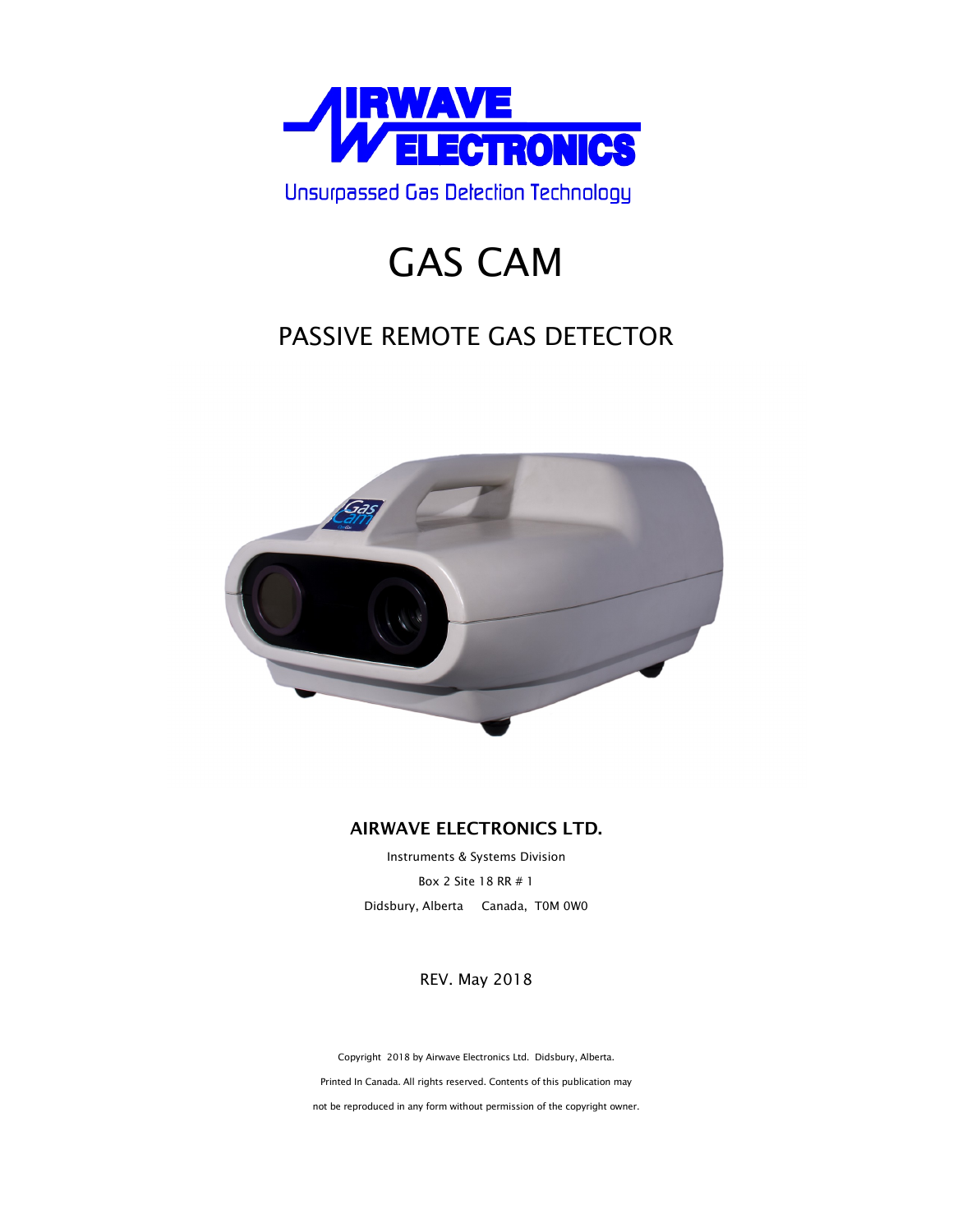#### **INTRODUCTION**

The prevalence of gas detection systems using open-path methods has dramatically increased over the last ten years. By exploiting the mechanism of absorption of infra-red (IR) electromagnetic energy by the gas molecules, it is possible to determine the presence, and quantity, of gas between the detection system and a distant source of IR energy. Each gas has a unique absorption profile or 'fingerprint' **S**uch that the wavelengths at which it absorbs, or emits, depend on its molecular structure. Consequently, detection and quantification of specific gases, while in the presence of other species, are possible.

Nearly all of the currently available open-path systems depend on absorption (as opposed to emission) of energy by the gas and employ an active intense source of IR energy. This requires fixing the source (or reflector if the source is next to the detector) behind the target area and lining up the detector such that it 'sees' the source. Detection is then limited to the pencil-beam between the two ends. For many applications this limitation is not a problem, but for those where the requirement to maintain alignment with a static source is not feasible, or frequent repositioning of the equipment is expected, such a system is not viable. So what is the alternative?

All objects emit IR energy, the amount being primarily dependent on their temperature. The smallest amount of a particular gas that may be detected by analysis of the measured energy profile, partly depends on the relative temperatures of the gas and the background or source (the contrast). When the gas is cooler than the background, it absorbs more of the energy passing through it than it emits, and is seen as a net absorber of energy. When it is hotter, it emits more than it absorbs and is seen in emission. When the temperatures are the same, thermodynamic equilibrium is achieved and there is no net absorption or emission by the gas, i.e. it is spectrally invisible. One analogy of this situation that is often quoted is that of a grey cat standing in front of a grey wall.

As long as there is sufficient contrast it is possible to detect a gas remotely without the need for man-made energy sources. This mode of operation is classified as passive and has many advantages over the active mode. Operation may be by either net absorption or emission of energy by the gas molecules. The detection system can be rapidly positioned and pointed at the scene, or across the path, of interest without the need for time consuming mounting of remote sources and subsequent precise alignment.

By exploiting natural energy sources, the detector can be pointed at virtually anything and, consequently, may operate in a pan and tilt mode. Even looking upward at the sky is feasible. The working field of view can be made relatively wide, by comparison with active systems, which enables a large target sector to be 'viewed'. Area surveillance becomes possible, as does detection from a moving platform such as a vehicle, boat, helicopter or light aircraft. The major drawback compared to active systems is normally reduced sensitivity. This is because man-made energy sources are usually hotter, emitting more energy and providing greater contrast, than naturally occurring ones. However, in those applications where speed of deployment, flexibility and ease of use are paramount, the passive system is most often the preferred and, in many cases, the only option.

#### **METHOD**

The passive remote gas detector introduced here is a wide band spectrometer that uses Fourier transform methods operating in the IR (FTIR). Based on the Michelson interferometer, the instrument is a complex electro-optic measurement tool that enables detailed spectral analysis of the received energy. The information made available by such systems allows more than just the ability to monitor a single known gas. A number of selected gases can be monitored simultaneously, or the amount and identity of unspecified gases ascertained. While this capability has been available in the laboratory for a long time, it has required technological advances and innovative development spanning several years to produce a device that is suitable for field deployment. State-ofthe-art techniques, devices and materials have been brought together in a robust, portable and simple to use sensor that offers a capability that has been missing from the range of existing gas detection systems. Prime examples of these features include: -

- compact, rugged and light weight mechanical construction high-performance robust optics
- 
- 
- 
- complex data processing algorithms
- 
- small integrated colour CCD camera  **example 1998** high-resolution colour liquid crystal graphics display (LCD)
- miniature high accuracy linear motor  **leading-edge semiconductor laser diode**
- highly integrated and low-power electronics powerful computing and signal processing facilities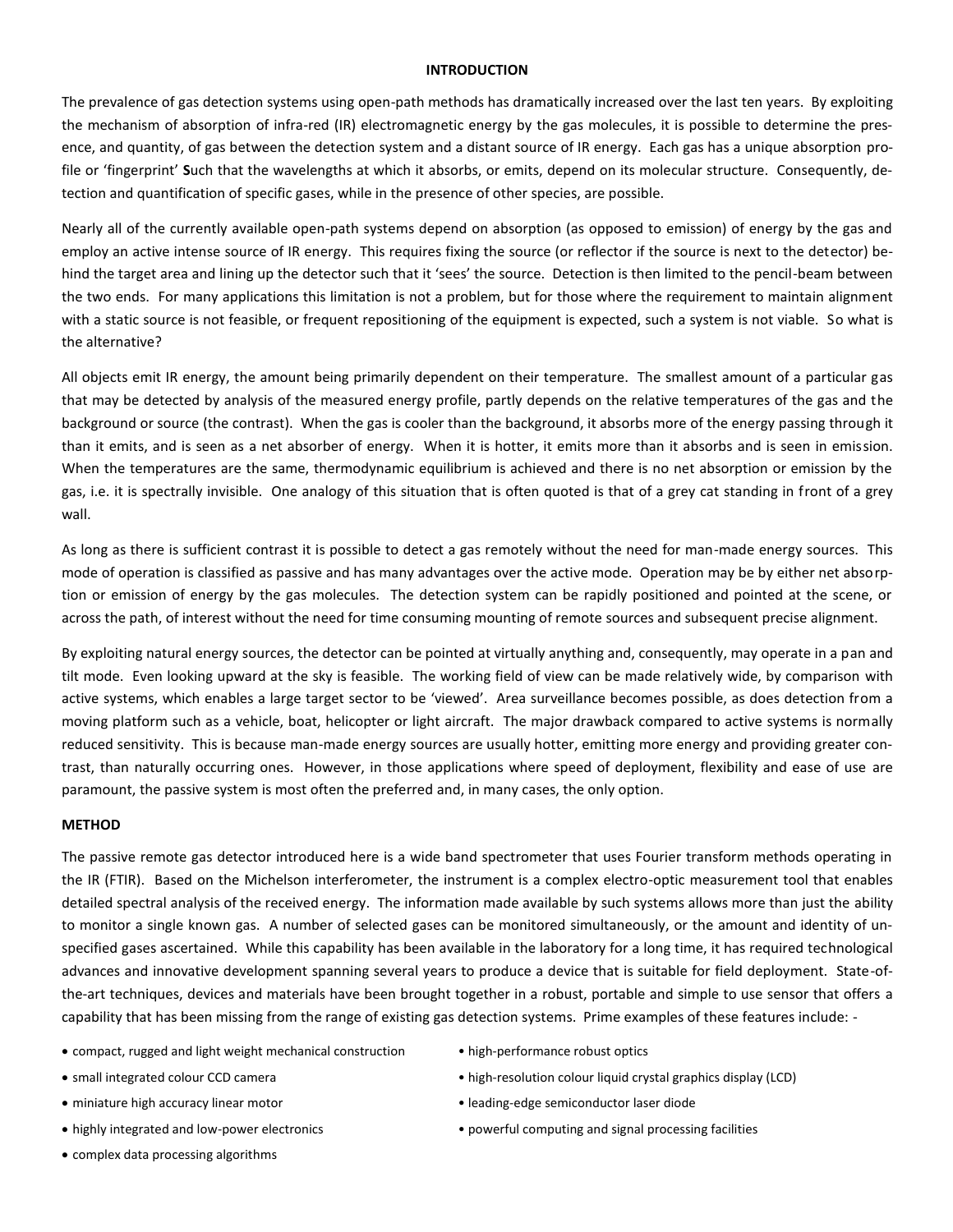In common with other open-path detection systems, quantification of the gas concentration is in terms of the total amount integrated along the path between the detector and the background. This is unlike measurements made by point sensors and sampling systems that determine local concentration, usually in units of parts per million (ppm) or percentage of the lower explosive limit (%LEL). The equivalent open-path integrated units are normally expressed in parts per million metre (ppm.m) or LEL.m.

The capability to detect reliably and measure the received energy is a function of the hardware configuration. Subsequently determining the presence of a specific gas or mixture of gases from analysis of the received signal relies on the intelligence of the signal processing algorithms and proper use of all *a priori* information. Combination of the two produces a non-intrusive gas detection instrument that can accurately and repeatably derive gas concentrations integrated over the 'viewed' path.

#### **OPERATION**

While the features described above have been needed to enable the required functionality, ease of use has also been a major consideration. By incorporating a small video camera within the instrument, pointing the device at the intended target area becomes trivial. Extremely friendly software routines and clear user-interface allow simple operation as, once set up, the system runs automatically. The operator is then provided with a real-time readout of all measurements on a monitor while the system simultaneously time-stamps and archives the data for later analysis or presentation. Self-test and diagnostic routines ensure that the instrument alerts the operator should a fault appear, and internal recalibration is used to maintain the credibility and validity of the measurements. Totally automatic operation, without the need for any user intervention, is also possible. This can be combined with remote data collection via installed cables or optical fibres, the public telephone network (including cellular phones) or direct satellite links where available.

The device is small enough and light enough to be transported by a single operator. It may be mounted on a portable stand such as a tripod, or more permanently secured to a static structure. The feasibility and practicalities of a hand-held or shoulder-mounted version are also being investigated. Whatever the case, this system may be rapidly repositioned around a single site or redeployed at another location. Alternatively, the fixed configuration may be more suitable if the system is to be used for area surveillance in a scanning mode. In many instances both types of deployment may be employed, firstly to identify the existence of a potential problem and subsequently to locate the exact source of the emission. There are clearly numerous ways in which the capabilities of this system can be exploited, highlighting the flexibility of deployment made possible by utilising naturally occurring background energy.

Although specifically designed to enable passive operation, the system is not incompatible with the active mode. Where the contrast is insufficient or the gas spectral characteristics within a region of significant atmospheric attenuation, a hot man-made source may be the answer. In fact, it is not inconceivable that a single device could be operated passively during certain deployment scenarios and then used with an active source for others.

#### **APPLICATIONS**

Information gathered from industrial site operators, regulatory authorities and legislative bodies has uncovered a wide range of potential applications for a gas detection system that offers passive and remote capabilities. A large number of these may be divided between two categories - safety or hazard detection where a substantial release may quickly lead to catastrophic failure, fire or explosion; fugitive emissions where more gradual leaks may result in costly loss of product or an excess ambience of a potentially harmful substance. The former requires rapid speed of response but not necessarily a particularly demanding level of sensitivity. The latter may provide a measurement more slowly but will usually require a lower threshold of detection. A single device can meet both of these needs, simultaneously if required, demonstrating the operational flexibility of the instrument.

The working spectral band for the device is between 8 and 14  $\mu$ m that defines a transmission 'window' through the atmosphere. This range, known as the thermal IR, is also of particular significance to identification of materials by spectral analysis and is often termed the 'fingerprinting' region. A large number of molecules are characterised by absorption of energy within these wavelength limits which means that many gases can be detected. Also, as the predominant source of available energy in this band is from terrestrial objects at ambient temperature, passive detection can be performed during both day and night. Reliable operation over distances of many hundreds of metres is possible in most cases, and for some applications this can be extended to a kilometre or more.